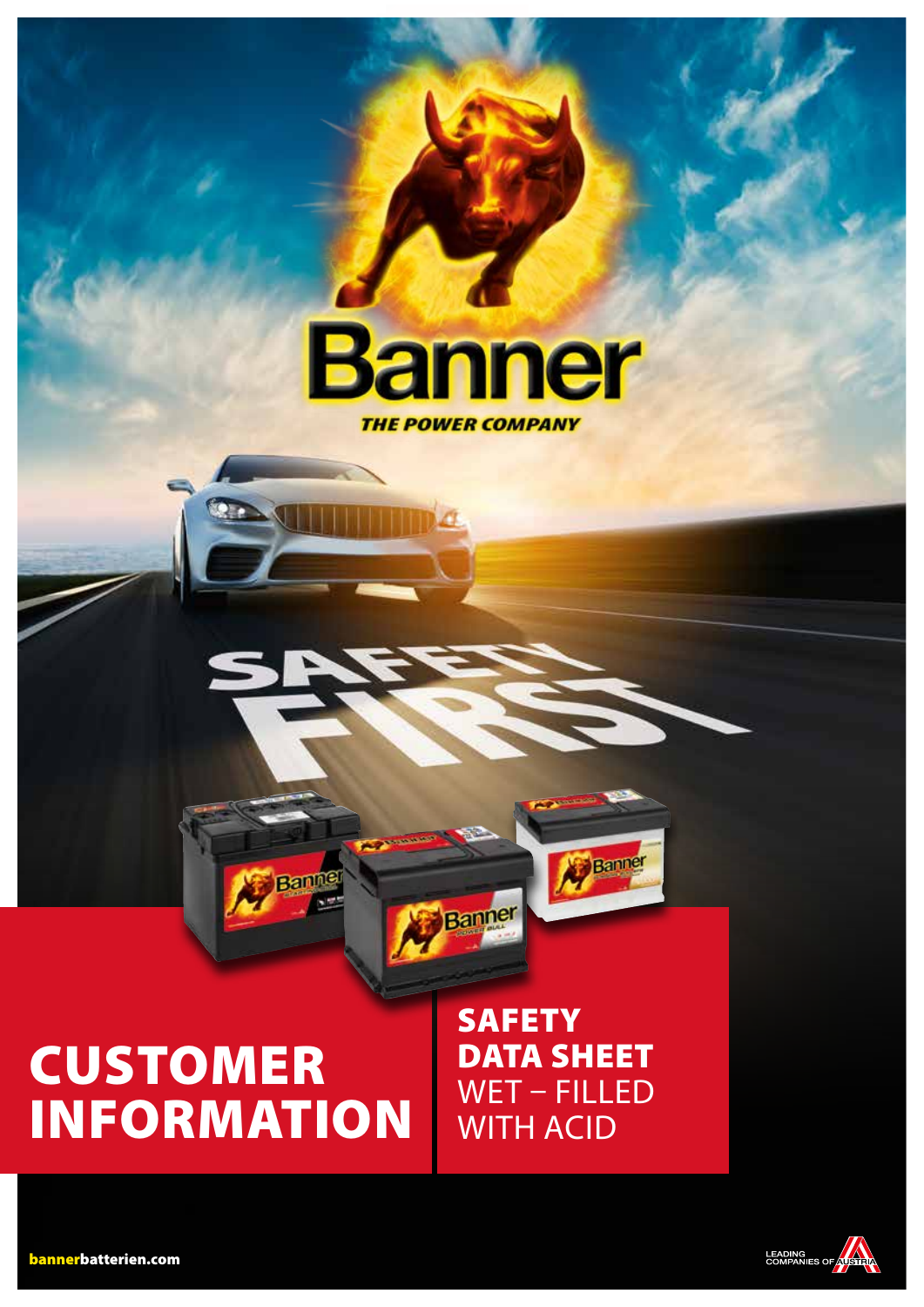#### *O. INTRODUCTION*

The European Regulation (ER) on Chemicals No. 1907/2006 (REACH) enforced on June 1st, 2007 does only require Safety Data Sheet (SDS) for hazardous substances and preparations. Our Starter Batteries are articles under REACH and therefore, no Safety Data Sheet (SDS) is legally required.

**Banner GmbH** decides to provide our customers with the appropriate information for assuring the safe handling of our Starter Batteries through a **Safe Use Instructions Sheet**.

#### *1. DESIGNATION OF SUBSTANCE / DISPENSATION AND COMPANY*

#### **Designation of Product / Name of Product: BATTERY (wet, filled with acid)**

| – Voltage                 | 6 Volts / 12 Volts   |
|---------------------------|----------------------|
| - Electro-Chemical System | Lead, sulphuric acid |

(This product does not constitute a substance or a dispensation according to the Law on Chemicals.)

#### **Application of Product:**

Starter battery for motor vehicles / combustion engines.

### **Manufacturer:**

**Banner GmbH**

Banner Straße 1, A-4021 Linz, Austria Tel. +43 / 732 / 3888 - 0 Fax +43 / 732 / 3888 – 21299

#### **Emergency Information::**

Information Center for Poisoning Vienna Tel. +43 / 1 / 4064343

#### **Competent Person Manufacturer:**

Department of Safety and Environment Tina Lupac Tel.: +43 732 3888 - 21209 Email: tina.lupac@bannerbatterien.com

#### *2. COMPOSITION / DETAILS OF COMPONENTS*

| Designation of Substance | CAS-No.   | Content <sup>1</sup> [ $m-$ %] | EINECS-No.      | Code Letter | H-Rates                                              |
|--------------------------|-----------|--------------------------------|-----------------|-------------|------------------------------------------------------|
| Lead                     | 7439-92-1 | approx. 50                     | $231 - 100 - 4$ |             | H332+H302; H373;<br>H360D;H361f                      |
| Battery Lead Oxide       | 7439-92-1 | approx. 20                     | $231 - 100 - 4$ | T: N        | H332+H302; H373;<br>H412 <sup>3</sup> ; H360D; H361f |
| Sulphuric Acid 37 m-%    | 7644-93-9 | approx. 20                     | 231-639-5       |             | H314                                                 |
| Polypropylene            |           | approx. 10                     |                 |             |                                                      |

<sup>1</sup> referring to the total weight of the battery

#### *3. POSSIBLE HAZARDS*

- When intact starter batteries are **handled in a proper manner**, there are no hazards for people or for the environment.
- If the casing breaks, sulphuric acid may escape danger of chemical burns.
- Fire hazard, when there is a short circuit of the poles.
- When the regulations for electrical recharging of the

batteries are disregarded, there is a hazard through the formation of hydrogen (casing may burst and danger of explosion).

- Hazardous corrosion products may form if there is a fire (sulphuric acid).
- **It is absolutely safe to compliment the electrolyte level with purified (distilled) water.**

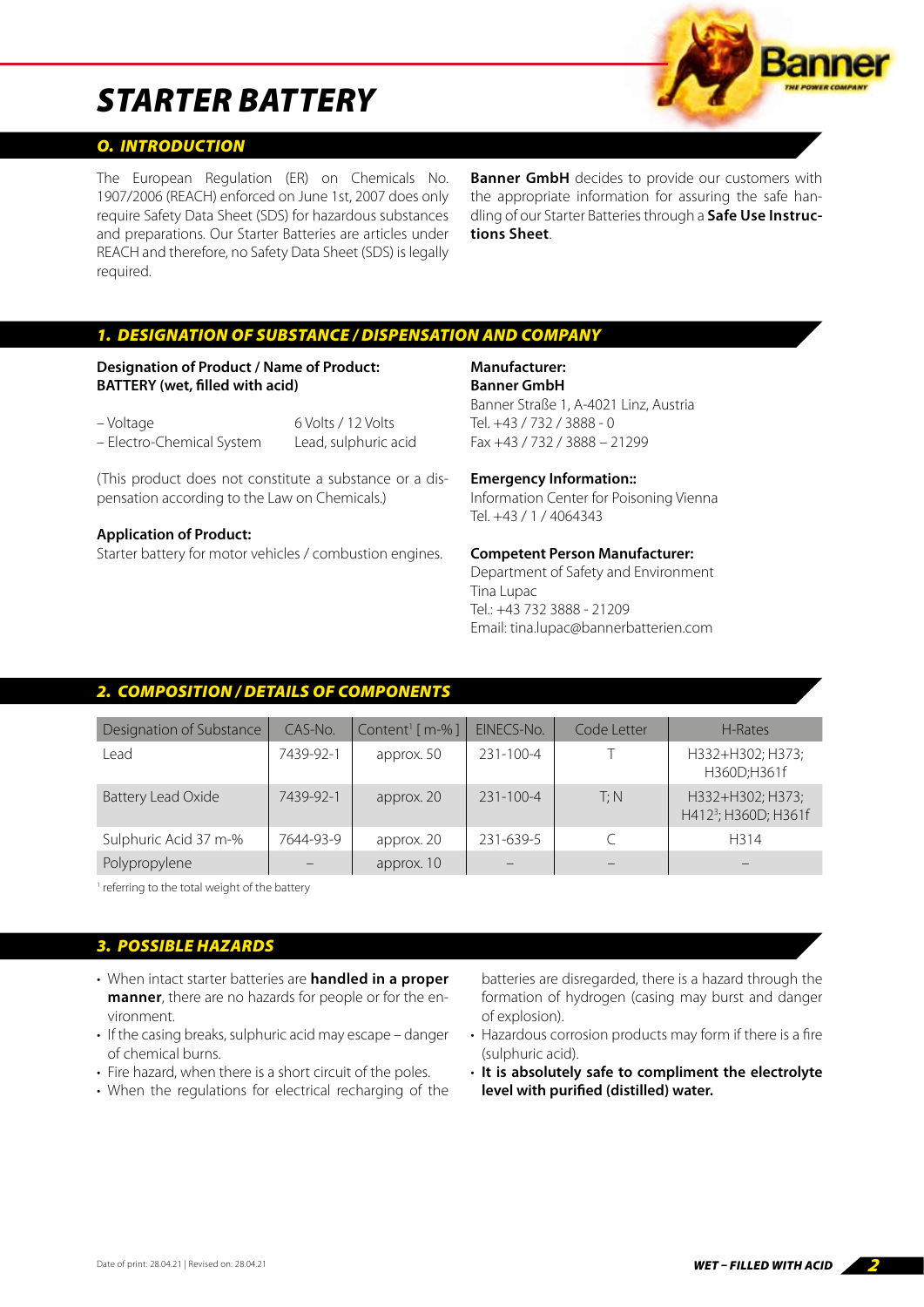#### *4. FIRST AID MEASURES FOR CONTACT WITH ACID*

#### **GENERAL NOTES**

• Immediately remove clothing soiled with acid.

#### **AFTER INHALING**

- Bring wounded person out of the danger zone to fresh air, consult a doctor.
- Keep the wounded person in a quiet resting position and prevent hypothermia.
- Allow a semi-seated position if shortness of breath occurs.
- Facilitate the inhaling of Dexamethason-21-isonicotinat (e.g. Auxiloson-can of aerosol) as soon as possible: 4 strokes to start with, then two more strokes every
- five minutes until the first package is empty. In the following, one stroke every hour.
- For unconsciousness with continued breathing, find a secure sideways position.
- Conduct mouth-to-nose resusitation when breathing stops, if this is not possible conduct mouth-to-mouth resusitation. Keep respiratory tracts clear.
- In the event of cardiac arrest immediately conduct heart-lung resusitation..

#### **AFTER SKIN CONTACT**

- Remove moistened clothing as quick as possible, thereby heeding self-protection.
- Rinse main areas affected for ten minutes with running water.
- Dab concentrated acid with dry cellulose or textile substance beforehand, as it reacts intensely with water under strong heat development.
- When possible, apply a flood-shower after large-scale moistening, or rinse otherwise with large quantities of water. Then rest the wounded person motionless and warm. • Consult a doctor.
- 

#### **AFTER EYE CONTACT**

- Rinse the eye protecting the unharmed one for at least ten minutes with running water and with the eyelids wide open.
- Direct a mild jet of water at the eye in order to remove acid residue as quickly and completely as possible.
- Consult a doctor.

#### **AFTER SWALLOWING**

- Rinse mouth, spit out the liquid.
- Immediately provide 1 or 2 glasses of water (milk or tea) for drinking.
- Do not try to neutralize with leaches / do not apply A-coal!
- Do not facilitate vomitting.
- Call the EMT to the site of the accident.
- Should the person affected spontaneously vomit, hold the person's head low to the stomach, in order to prevent vomit from entering the windpipe.

**Absolutely ensure rapid medical care.**

#### **NOTES FOR THE DOCTOR**

- Inform the doctor about substance / product and conducted measures.
- Danger of stomach perforation.

#### *5. MEASURES FOR FIRE-FIGHTING*

- All common fire-fighting substances are suitable.
- Preferably foam, carbon dioxide, and fire-fighting powder.
- Adapt fire-fighting measures to the surroundings.
- Beware of acids escaping from boxes which have caught fire.
- Possibility of hazardous corrosion products (sulphur trioxide) forming.

#### *6. MEASURES FOR UNINTENTIONAL RELEASE*

In order to remove the hazardous situation, the danger zone may only be accessed with appropriate protective measures.

#### **LEAD / LEAD OXIDE**

- Absorb mechanically and avoid dust.
- Collect absorbed substance in container.
- Do not burn waste containing lead oxide.
- Absorb the spread substance with moisture immediately and do not carry it into other rooms.
- Prevent penetration of underground or bodies of water.

#### **SULPHURIC ACID**

- Do not allow it to enter the sewage system or bodies of water
- Dilute with water and then neutralize it with, e.g. sodium hydroxide, sodium carbonate, or calcium carbonate (Caution! Strong formation of  $CO_2$  when applying carbonates).

#### **Alternatives:**

- Absorb with calcium or water-free soda and store in closed arrangement until disposal.
- Immediately cleanse moistened surfaces with large amounts of water.

#### **POLYPROPYLEN**

• none

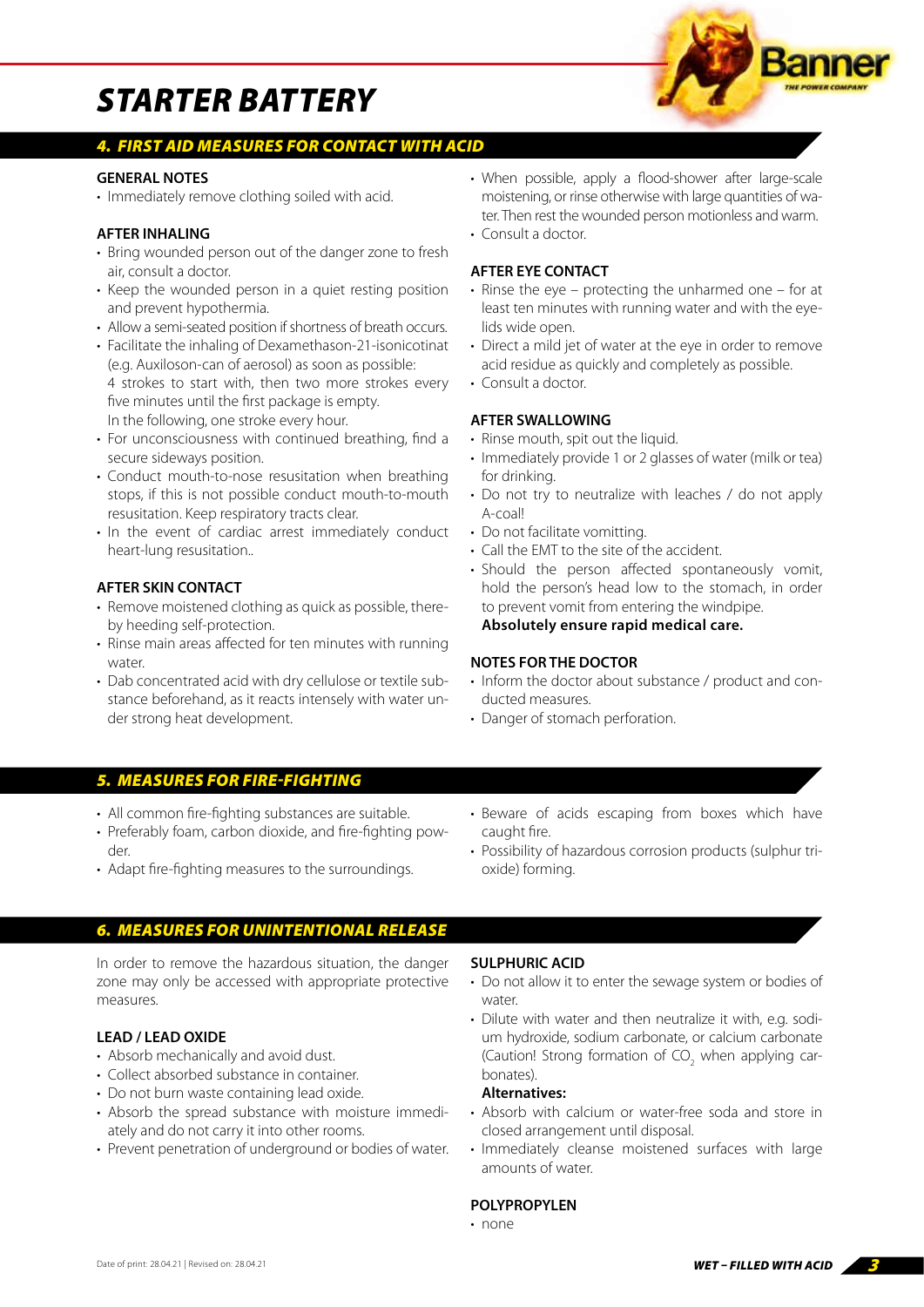

### *7. HANDLING AND STORAGE*

#### **HANDLING**

- Do not throw or tilt battery.
- Effectively prevent a short-circuit of the battery terminals.
- Heed the loading regulations of the battery manufacturer when loading batteries.
- Beware of the guidelines when installing it into vehicles (polarity!)

#### *8. LIMITATION OF EXPOSURE AND PERSONAL PROTECTIVE GEAR*

#### **LIMITATION OF EXPOSURE**

• not applicable

#### **PERSONAL PROTECTIVE GEAR FOR HANDLING BAT-TERY ACID**

#### • **Hand protection**

- » Use protective gloves.
- » The material of the gloves must be sufficiently resistant to the applied substance.
- » Check tightness before use.
- » Heed skin protection.
- » Pre-Rinse worn gloves before removing them; store them in a well-ventilated manner.
- » Prevent skin contact.

#### *9. PHYSICAL AND CHEMICAL PROPERTIES*

Closed casing for code-substance with connecting terminals.

#### **ADDITIONAL PHYSICAL AND CHEMICAL PROPERTIES**

• not applicable

#### *10. STABILITY AND REACTIVITY*

#### **HEED THE ELECTRIC LOADING AND MOUNTING GUIDELINES OF THE BATTERY MANUFACTURER**

#### **PLASTIC CASING**

- Melting point of the plastic casing: approx. 160°C.
- Point of inflammability of the plastic casing: approx. 380°C.

#### **SULPHURIC ACID / BATTERY ACID**

- Corrosion of sulphuric acid above 338°C.
- Sulphuric acid corrosion products: Sulphur trioxide.

#### **LEAD / LEAD OXIDE**

- Corrosion of lead oxide above 300°C under separation of oxygen.
- Corrosion products: Oxygen.

#### **STORAGE**

• No specific storage requirements for up-and-running **batteries** 



#### • Electricity storage (voltage, capacity).

- **Eye protection**
	- » Use wicker-goggles.

#### **GENERAL PROTECTION AND MEASURES OF HYGIENE**

- The common cautionary guidelines for handling chemicals are to be abided.
- Prevent skin / eye / clothing contact.
- Prevent breathing in vapors.
- Wash hands before breaks and at the end of work.
- Consult a doctor when experiencing health concerns.
- 
- 
- **OTHER FEATURES**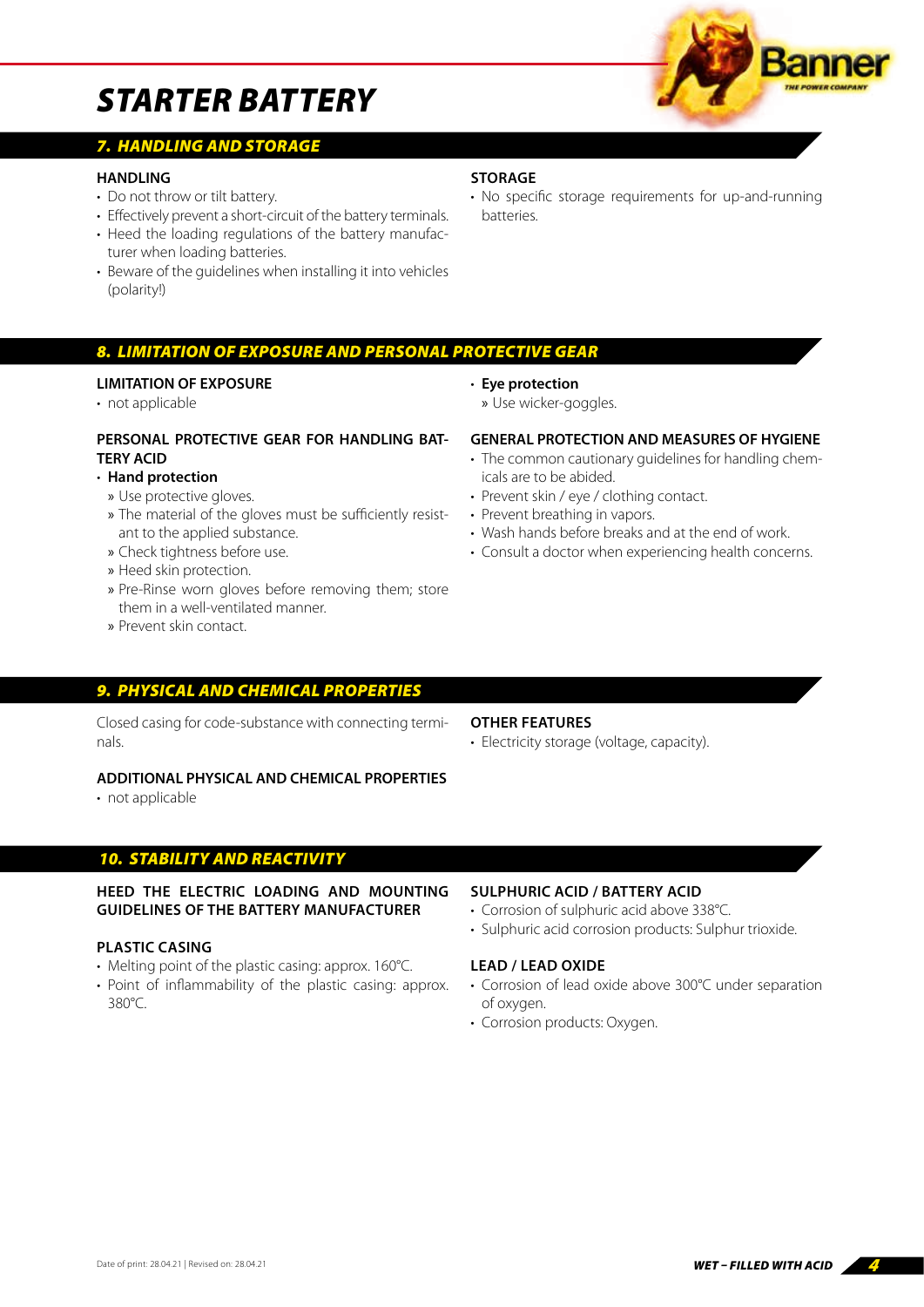

#### *11. TOXICOLOGY DATA*

No toxic agents will be released during proper use and when abiding the guidelines of the battery manufacturer.

#### **SULPHURIC ACID / BATTERY ACID**

#### **Acute Toxicity**

- LD/LC50 values relevant to rating: Oral | LD50 |  $2.140$  mg.kg<sup>-1</sup>(rat)
- Irritating and caustic effect on mucous membrane and skin.
- Danger of severe eye and lung damage.
- Danger of perforating oesophagus and stomach when swallowed.

#### **LEAD / LEAD OXIDE Acute Toxicity**

- Gastro-Intestinal malfunction.
- ZNS malfunction
- Harm to blood.
- Signs of intoxication through inhaling or oral intake: sweet-metalic taste, flow of saliva, vomitting.

#### **POLYPROPYLEN**

• not applicable

Also refer to information under paragraph 2.

#### *12. ECOLOGY DATA*

No ecological agents will be released during proper use and when abiding the guidelines of the battery manufacturer.

#### **LEAD / LEAD OXIDE**

#### **(surrounded by sulphuric acid / battery acid)**

- Highly poisonous to water organisms; can have a harmful effect on bodies of water over a long period of time.
- WGK III: high hazard to water.

#### **POLYPROPYLENE**

Not applicable

### *13. NOTES ON DISPOSAL*

#### **PRODUCT**

- Do not dispose product along with household refuse.
- Transfer to licensed disposal company.
- After use, the product must be forwarded to recycling.
- Numbers of the keys for disposal: NORM S 2100 Key Number 35322 LAGA-Code 35322 EWC-Code 1606 01

#### *14. TRANSPORTATION GUIDELINES*

Used batteries which are to be returned or transported to disposal, must be thoroughly inspected for damage and transport-aptitude, in order to ensure the integrity of each battery and its suitability for transportation.

#### **LAND TRANSPORTATION ADR/RID (ACROSS BORDERS / DOMESTIC)**

- ADR/RID Grade: 8
- Classification code: C11
- Kemler Number: 80
- UN Number: 2794
- Hazard Notice: 8 + hazardous material
- Packaging Group: none
- Packaging instruction: P801
- Designation of Goods: BATTERIES (ACCUMULATORS), WET, FILLED WITH ACID, electric collector
- ADR-Tunnel restriction code: E
- Special Regulation: 295 and 598

#### **SEA-VESSEL TRANSPORTATION IMDG**

• IMDG Grade: 8

- UN Number: 2794
- Packaging Group: none
- Packaging instruction: P801
- Marine pollutant status: yes (Battery Lead Oxyd see paragraph 2)
- EMS Number: F-A, S-B
- MFAG: 700
- Proper Technical Name: BATTERIES, WET, FILLED WITH ACID, electric storage
- Special Regulation: 295

#### **AIR TRANSPORTATION ICAO-TI AND IATA-DGR**

- ICAO/IATA Grade: 8
- UN/ID Number: 2794
- Packaging Group: none
- Packaging instruction: 870
- Hazard Labels: Corrosive + environmentally hazardous
- Proper Technical Name: BATTERIES, WET, FILLED WITH ACID, electric storage
- Special Regulation: A51, A164, A183 and A802

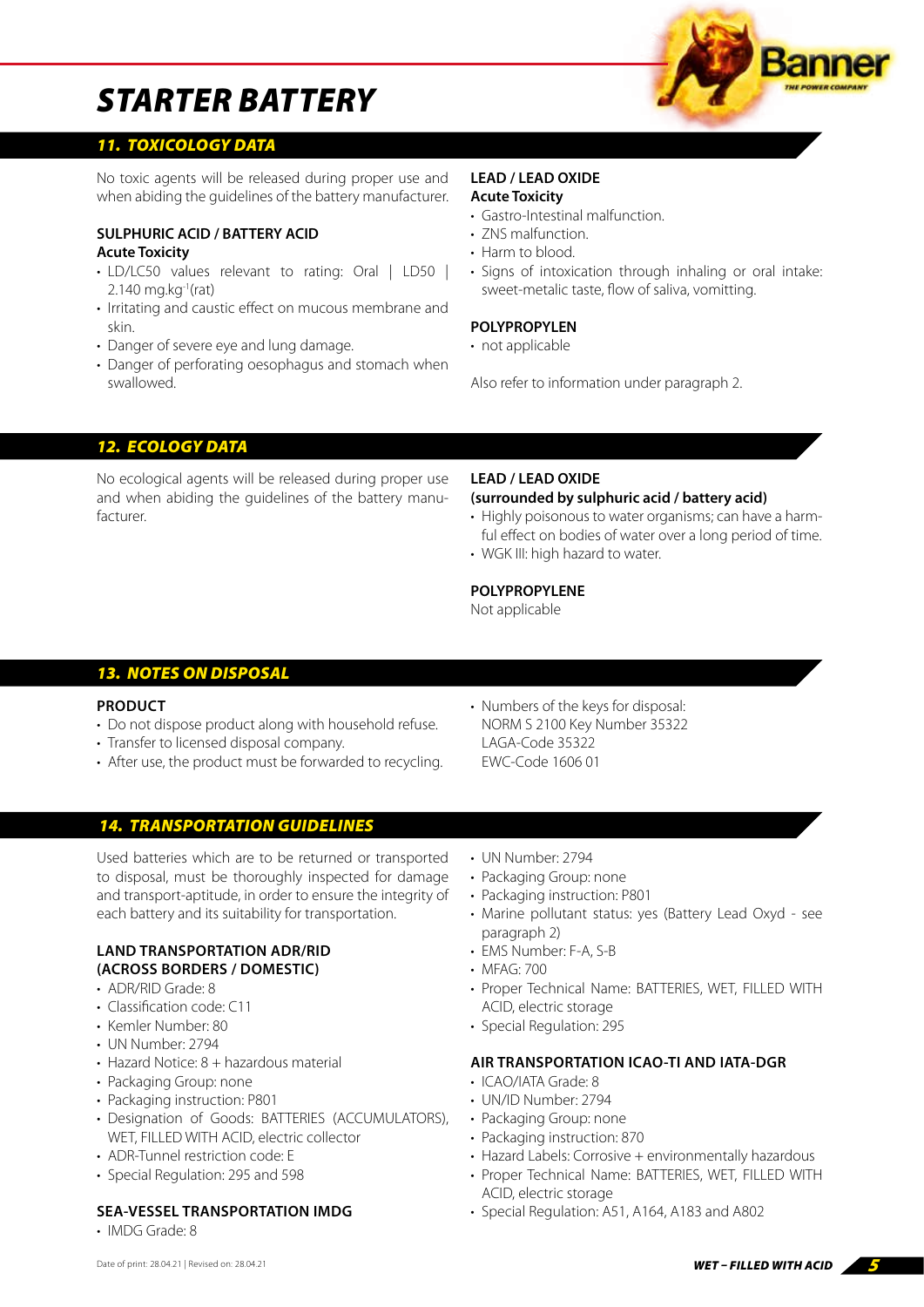

#### *15. EU REGULATIONS*

#### **HAZARD SYMBOLS AND HAZARD DESIGNATION**



#### **DETERMINING COMPONENTS OF HAZARDS FOR LABELLING**

• Lead / lead oxide and sulphuric acid 37 m-% / battery acid

#### **H-RATES**

- $·$  H332 + H302
- Health hazard when inhaled or swallowed. • H373
- Danger of cumulating effect.
- H314

Causes severe chemical burns.

•  $H412<sup>3</sup>$ 

Highly poisonous to water organisms, can have damaging long-term effects on bodies of water.

- H360D May cause harm to children in the womb.
- H361f

May be detrimental to the ability to reproduce.

#### **P-RATES**

- P405+P102
- Sealed storage and keep out of the reach of children. • P305+P351+P338

After eye contact, immediately rinse with water thoroughly and consult a doctor.

• P501

Waste and containers must be disposed of in a secure manner.

• P314

In case of an accident or of health concerns, immediately call upon a doctor (present this label if possible).

• P201

Avoid exposure – obtain specific instructions before use. • P501

This product along with its container must be disposed of as hazardous waste.

• P273

Prevent release into the environment. Obtain specific instructions / consult the Safe Use Instructions Sheet.

#### **NATIONAL REGULATIONS**

• The classification according to the Austrian ChemG BGBl.No. I 53/1996 and to the ChemV BGBL. I 196/1994 are equal to the classification of the EU guidelines.

#### **CLASSIFICATION ACCORDING TO VbF**

#### • does not apply

Heed official regulations for storage and handling.

#### *16. FURTHER DATA*

#### **RELEVANT H-RATES**

• H332+H302

Health hazard when inhaled or swallowed.

• H373

Danger of cumulating effect.

• H314

Causes severe chemical burns.

•  $H412<sup>3</sup>$ 

Highly poisonous to water organisms, can have damaging long-term effects on bodies of water.

- H360D
- May cause harm to children in the womb.
- H361f

May be detrimental to the ability to reproduce.

#### **REGULATIONS FOR SAFE HANDLING OF BATTERIES**

• to be displayed by exhibitor.

#### **DATA SHEET ISSUING**

• Department for Safety and Environmental Technology.

#### **CONTACT PERSON / INFORMATION AGENT**

- Department for Operational Safety Tina Lupac Tel. +43 / 732 / 3888 – 21209
- Department for Transport Markus Klammer Tel. +43 / 732 / 3888 – 21327

The classification equals the current EC guidelines, however, it is supplemented by remarks from professional literature and by company details.

**The details and data correspond to our present state of knowledge, however, these do not represent any assurance in regard to features or description of quality. We cannot accept liability for that.**